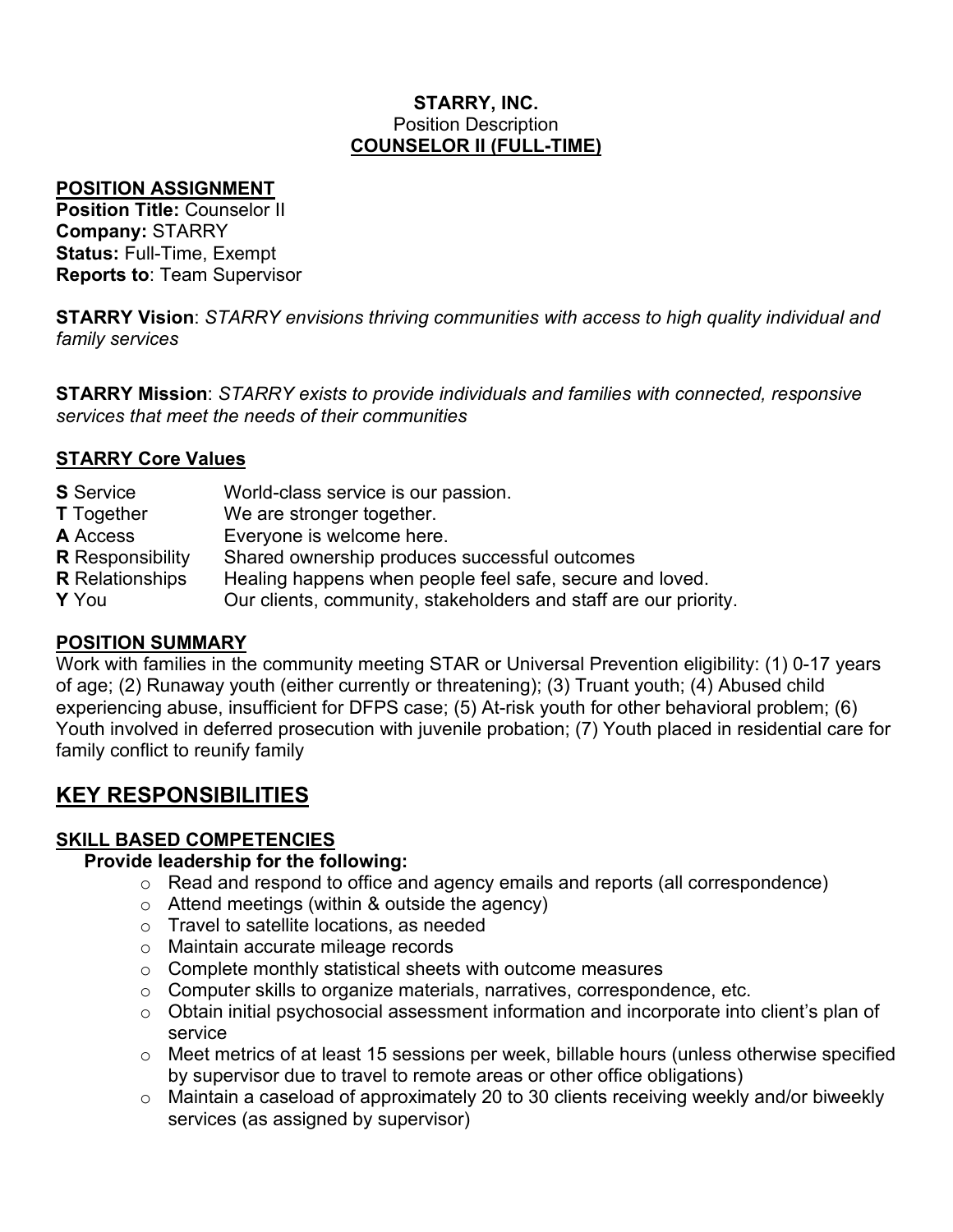- $\circ$  Generate a monthly individualized plan of service for each client
- $\circ$  Complete accurate case notes within 48 hours of providing service to clients
- o Rotate on-call approximately every 4 months, providing 24-hour crisis intervention and conflict resolution
- o Serve as a resource to the client and family to achieve plan of service goals
- o Complete all required trainings, including but not limited to HIPAA, Crisis Intervention, Cultural Humility, Reporting Child Abuse, TBRI and other Evidence-Based Curriculums
- o Maintain documentation for standards and contract compliance (progress notes for each substantial client contact)
- o Maintain confidentiality of clients
- o Provide sessions two evenings a week and participate in weekend events as needed
- o Utilize approved evidence-based and promising practices
- o Provide in-person crisis intervention services as needed
- o Transport children, as necessary, to shelter
- o Provide group, individual and family sessions
- o Utilize healthy coping skills to reduce secondary trauma
- o Use ethical decision-making and seek guidance and supervision, as needed

# **KEY REQUIREMENTS**

### **QUALIFICATIONS**

- Education: Master's degree in counseling or related field and a licensed intern pursuing fully licensed status as a counselor (LPC, LMFT, or LMSW)
- Experience: One-year experience in related area
- Approved criminal background report. Able to satisfy all applicable requirements and DFPS standard requirements
- Good problem solving and decision-making skills
- Capable of maintaining a flexible work schedule
- Must be self-motivated with good organization and time management skills
- Commitment to Trauma-Informed Care
- Must possess good written, verbal, social media, and electronic communication skills
- Able to organize, file, and retrieve information
- Flexible and adaptable, able to make changes as needed to meet expectations
- Very strong attention to detail
- Able to operate office machines (e.g. copy, telephone, transcriber, fax)
- Must be computer literate with ability to maintain records electronically
- Strong commitment to the mission and vision of STARRY
- Other: Reliable transportation

# **PHYSICAL REQUIREMENTS**

- Ability to travel regularly
- Normal office work

# **WORKS COOPERATIVELY WITH:**

(1) Client Services Specialists; (2) Team Supervisors; (3) Program Staff; (4) Administrative **Assistants**